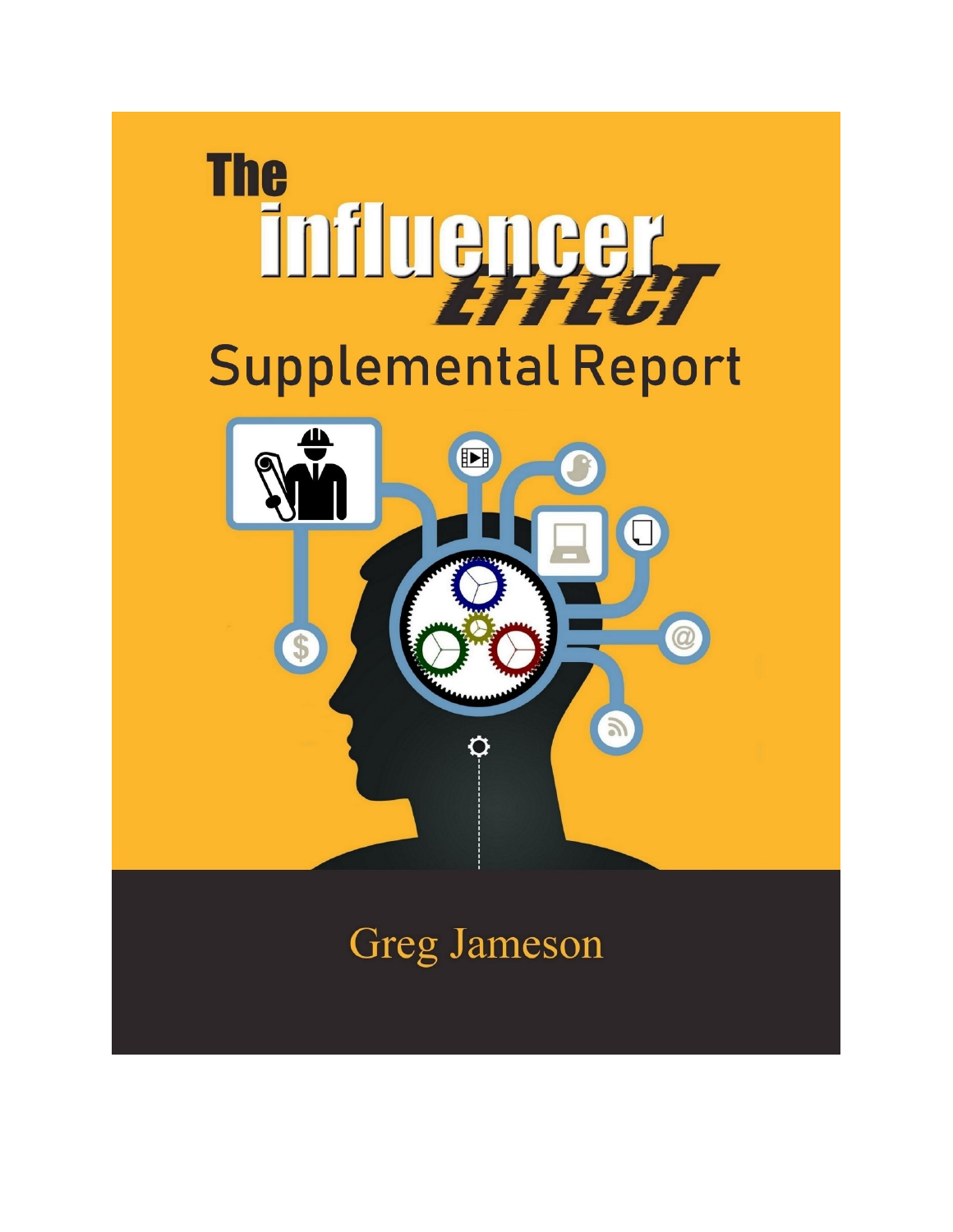The Influencer Effect - Supplementary Report By Greg Jameson

Copyright 2018. All Rights Reserved.

You may NOT distribute this material, either in whole or in part in any manner without the express written consent of the author.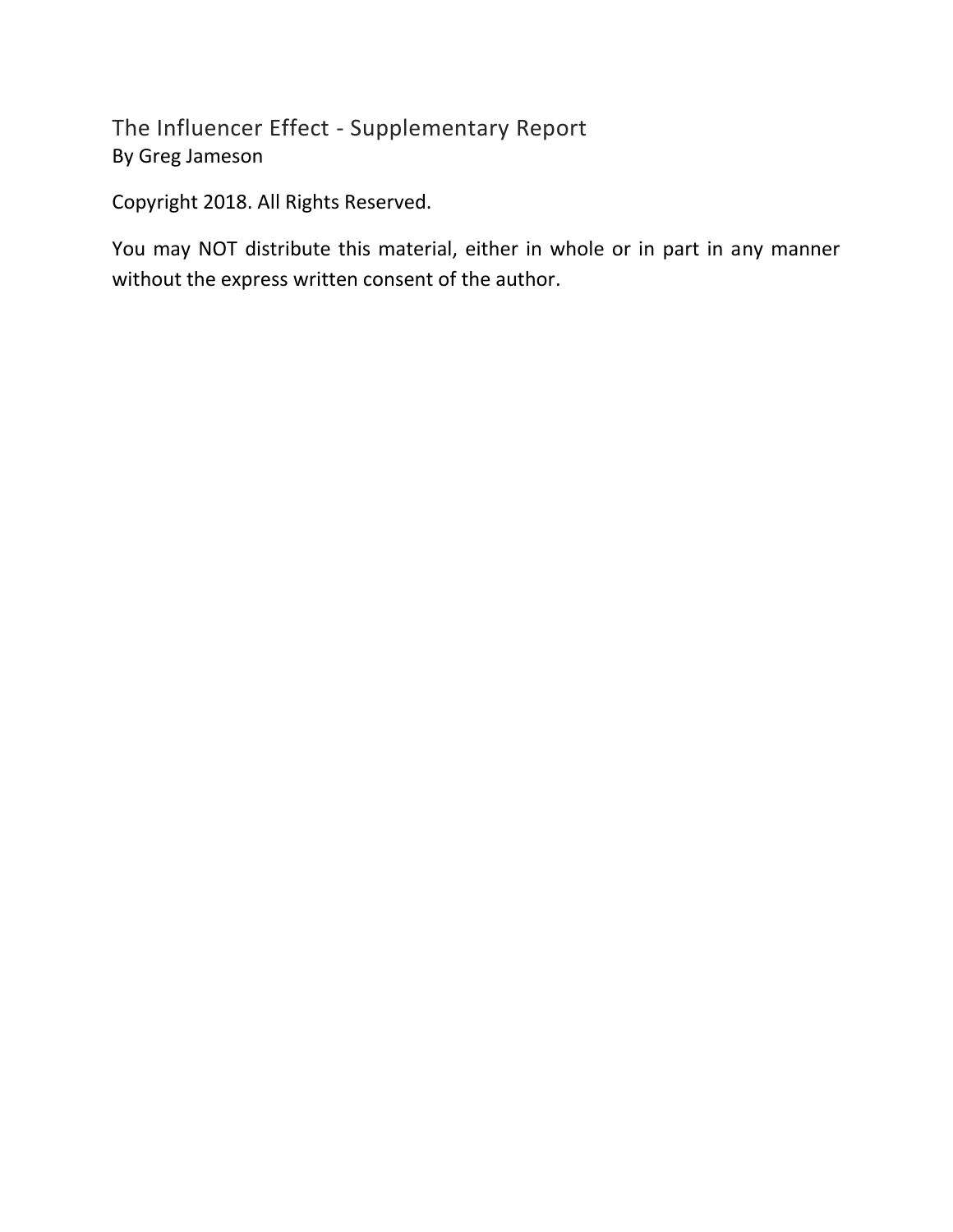Since the release, The Influencer Effect [\(http://amzn.to/2vF516y](http://amzn.to/2vF516y)), I've been asked all sorts of questions about influencer marketing, including the nuts and bolts about how to find influencers, how to become an influencer, and how to calculate the return on investment for an influencer campaign. Much of this information can be found in a book by Joe Sinkwitz of Intellifluence titled "The Ultimate Guide to Using Influencer Marketing (Kindle Edition). This bonus section uses this reference and addresses some of those questions.

I recently met a young entrepreneur named Caleb Mattix. Caleb is a 15 year old entrepreneur, author, social media influencer, and the world's #1 success and entrepreneurship mentor for kids. His videos have been seen more than a million times.

Just a few years ago, it would have been ludicrous for a teenager to have a million views on YouTube or Instagram. But these platforms have led to the rise of a new generation of influencers that have amassed huge followings on niche subject matters, such as gaming, beauty, food, and fashion. Those same teenagers are negotiating with big brands and calling the shots, always careful to ensure that they don't "sell out" and just become a product pusher. For example, Michelle Phan started a series of YouTube videos featuring simple make-up demonstrations and tutorials. Phan's YouTube channel has over 8 million subscribers, 1.1 billion lifetime views, and 385 uploaded videos. The personal brand she has been able to build has made Michelle Phan a cosmetics authority that many consumers have come to trust...to the point that L'Oreal actually co-branded a cosmetic line with her.

Another example is Felicia Day, who built her own YouTube channel for giving herself an acting platform. The Guild, shown on the YouTube channel Geek & Sundry and portrays Felicia's life as a gamer and has 1.6 million subscribers, has allowed her to get acting roles on mainstream television and films.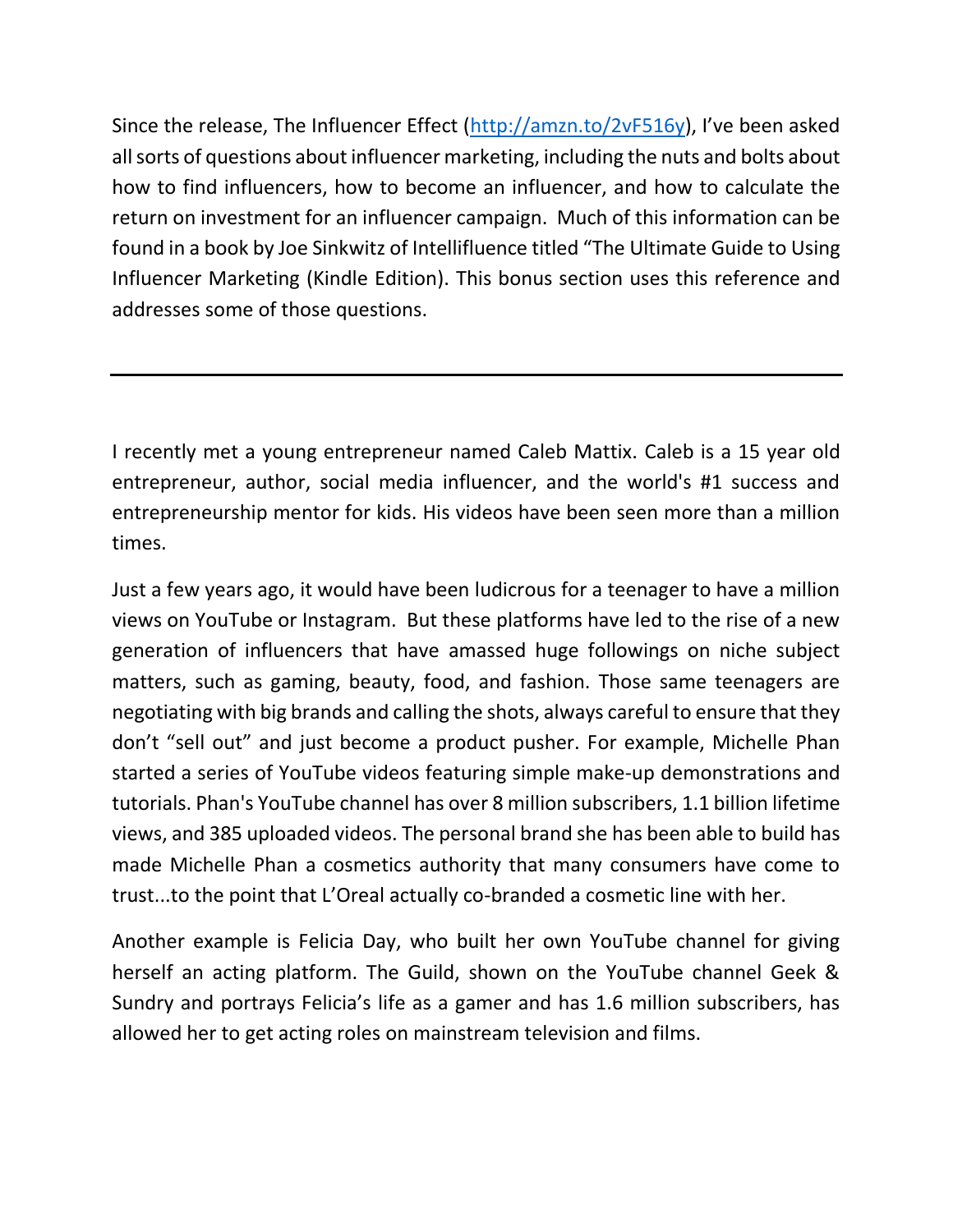And the examples don't stop there. People of all ages are able to take advantage of the new mediums sprouting up on the internet and become influencers within specific niches and industries. Smart brands are hitching themselves to these internet sensations. Here's why:

Think through your past several years of purchasing and ask yourself the following questions: When you were shopping for a car, did you rely on a car commercial you saw? A banner ad? An email? Or, did you rely on some very specific information, whether it be a friend who knows a lot about cars, a forum discussion on cars, or perhaps even an article written by a well-known and respected car reviewer? I suspect I know the answer.

Influencer marketing is no longer just celebrities being paid to tweet (although that is still part of it). Brands are discovering that influencer marketing can be even more effective when brought down to the level of people who know a lot about a particular subject and can generate a following. These people don't necessarily have 10,000 hours of experience. Studies have shown that while the 10,000 hour mark is still the mark of an expert, you can become more knowledgeable than 90% of the market with about 400 hours of learning. In other words, people just like you and I can become a credible source of information that is capable of influencing others, even at a young age.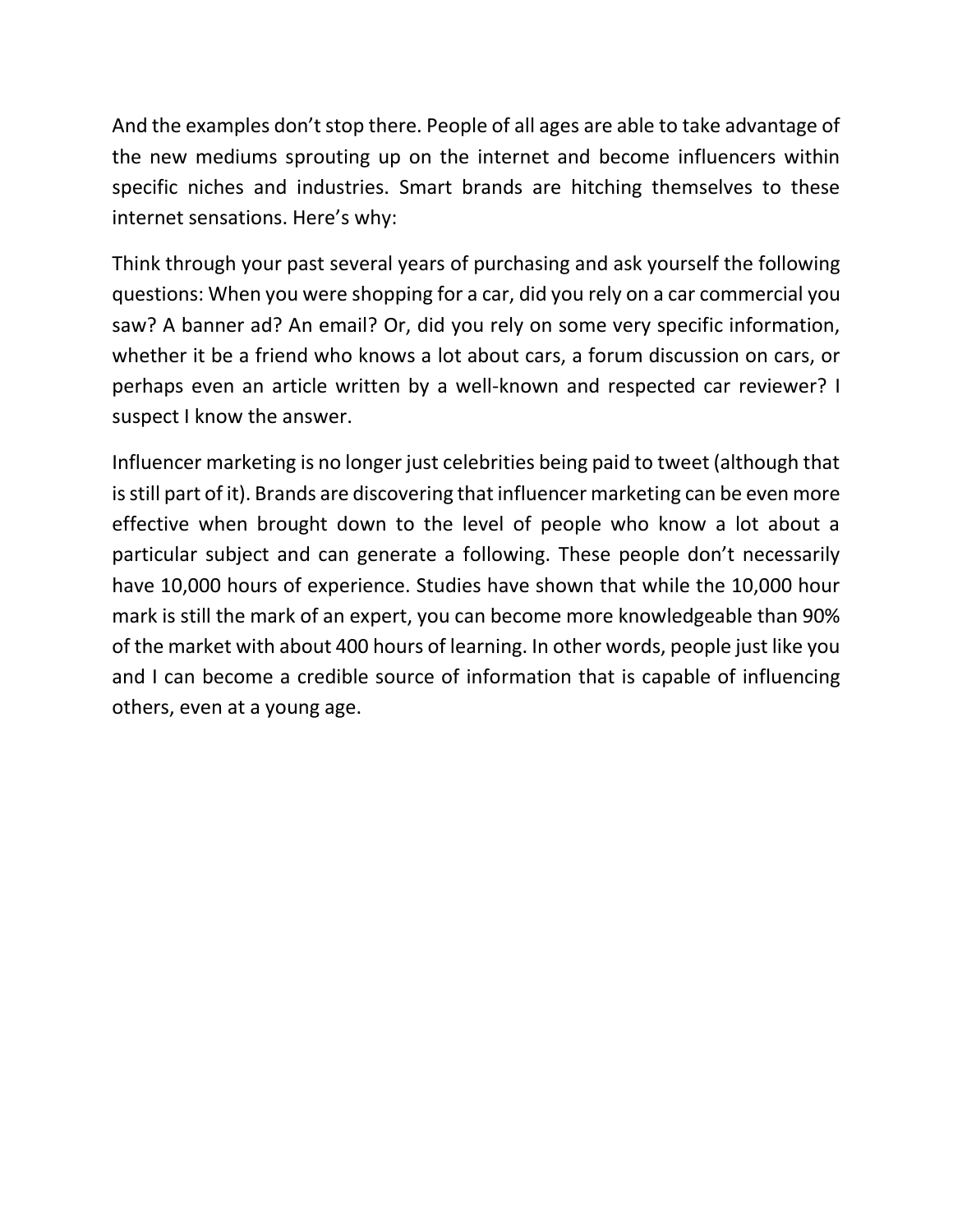### **SO, WHAT EXACTLY IS INFLUENCER MARKETING?**

It's the grey territory between an official testimonial and a subtle product mention, which is done almost in passing. Influence isn't just having a lot of followers. It's also driven by expertise and credibility on subject matter and the relationship between the influencer and his or her followers.

The best example is to imagine that you are back in high school. You walk down the hallway and as you stroll past the "popular crowd" of girls, you hear one of them say, "I love my Fashion Nova jeans." Instantly you feel as though you know something no one else does. You know what she wears, and what she considers to be cool. This is exactly what has happened with Kylie Jenner on Instagram.

Kylie partnered up with affordable clothing brand, Fashion Nova, and in one Instagram post made this clear point: you don't have to buy designer clothes to look like a superstar. You just need Fashion Nova. The photo gathered a stunning 2.2M likes.

Brands are willing to pay big bucks for that kind of off-hand endorsement. And it's not just exposure they want. Pure numbers and big promises of "impressions" are only half the value.

The other, more important, half comes from association. It's happening everywhere, from a-list celebrities all the way down to tiny niche thought leaders. Even small businesses and boutiques will spend a bit of money for a social media influencer with a few thousand followers in their market.

# Why?

Because what they'll get in return is targeted exposure to the right kind of consumer, one who is already interested and will likely pay attention.

It is important to realize that influencer marketing isn't advertising. The reason influencer marketing works is because followers respect the opinions of the influencer, just like the high-school girls wanting to be like Kylie.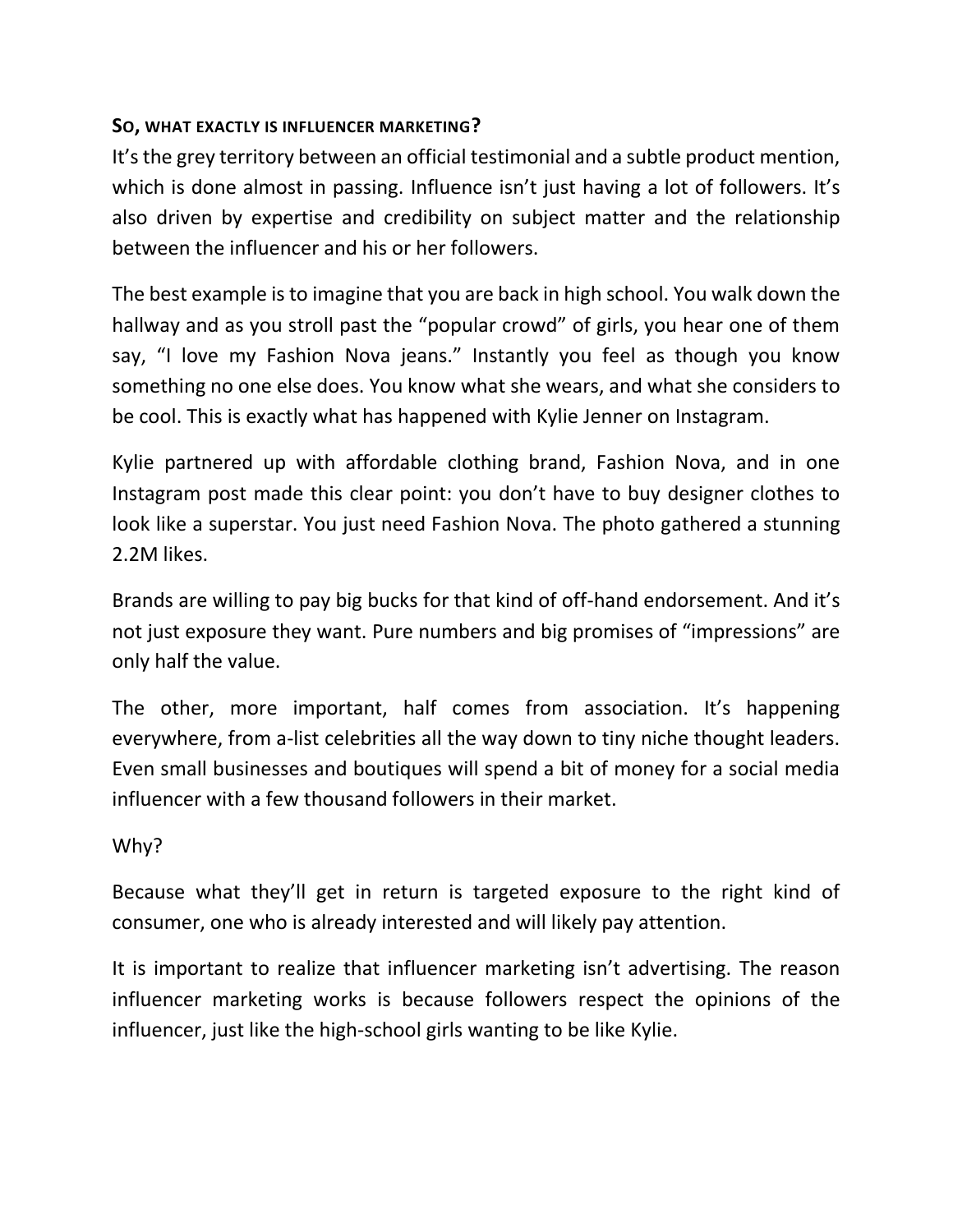## **WHAT TYPE OF INFLUENCER IS BEST, CELEBRITY, EXPERT, PERSONAL?**

Let's face it – celebrities have a large reach, which is why brands try to identify with those individuals.

I have a friend on Facebook who recently posted an article about how Tom Hanks probably wouldn't go to the white house if he was asked to do so. The post was captioned, *"You're an ACTOR. You got rich pretending to be someone else. No one cares what you think, HollyWierdo."* I make it a rule to not comment on political posts, but I couldn't help myself. *"Actually, people DO care about what Tom Hanks thinks. That is what my book, The Influencer Effect is all about. It's not a question of whether or not they should agree with him, but celebrities do in fact influence a lot of people."*

But, as my friend pointed out with his post above, celebrities often lack other important factors in creating conversions for your product or service, such as relevancy. If we rate each influencer factor from 1 to 3, with 3 being the highest score, this table shows you how micro-influencers (experts and family & friends) can have a bigger impact on your success than celebrity endorsements might.

| <b>TYPE</b> | Inform | Trust | Relevancy | Reach | Score |
|-------------|--------|-------|-----------|-------|-------|
| Celebrity   |        |       |           |       |       |
| Expert      |        |       |           |       |       |
| Personal    |        |       |           |       |       |

But, you might argue, that a celebrity's reach is more important than the other factors. All of the factors shouldn't be treated equally and be given the same weight. And I agree. So, let's say that reach is 10 times more important than the ability to inform. Relevancy is 5 times more important than simply the ability to inform, and trust 4 times more important than information alone. That gives the celebrity's reach a significant edge. When we look at this table with the weighted values, we now see numbers that show that a celebrity actually has higher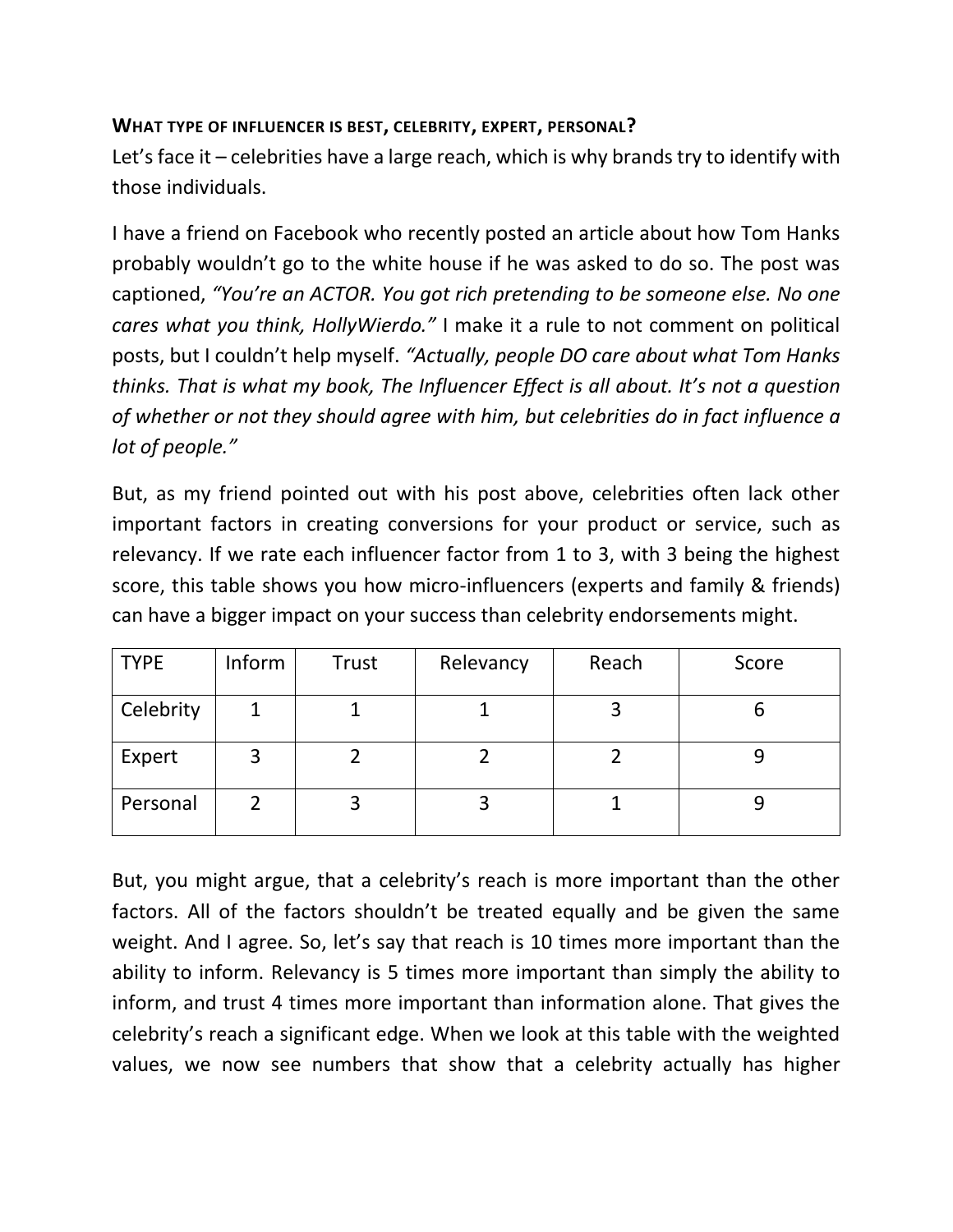influence than your personal contacts do. But the expert actually has the highest influencer rating.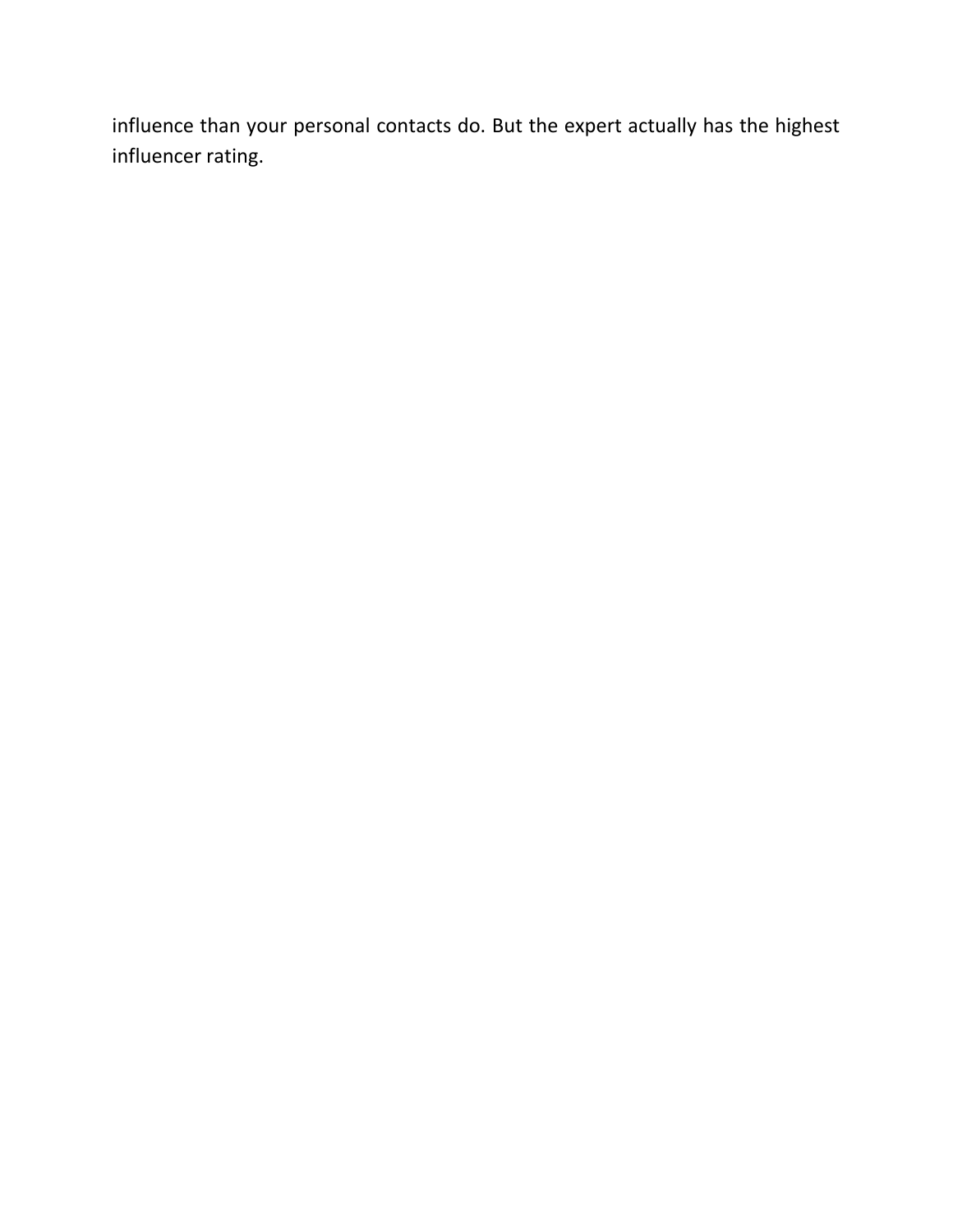| <b>TYPE</b> | Inform         | Trust (4x) | Relevancy | Reach (10x) | Weighted |
|-------------|----------------|------------|-----------|-------------|----------|
|             |                |            | (5x)      |             | Score    |
| Celebrity   |                | 1(4)       | 1(5)      | 3(30)       | (40)     |
| Expert      | 3              | 2(8)       | 2(10)     | 2(20)       | (41)     |
| Personal    | $\overline{2}$ | 3(12)      | 3(15)     | 1(10)       | (39)     |

Is it any wonder why brands want to work this type of influencer – they are the ones who can make a big difference to your sales!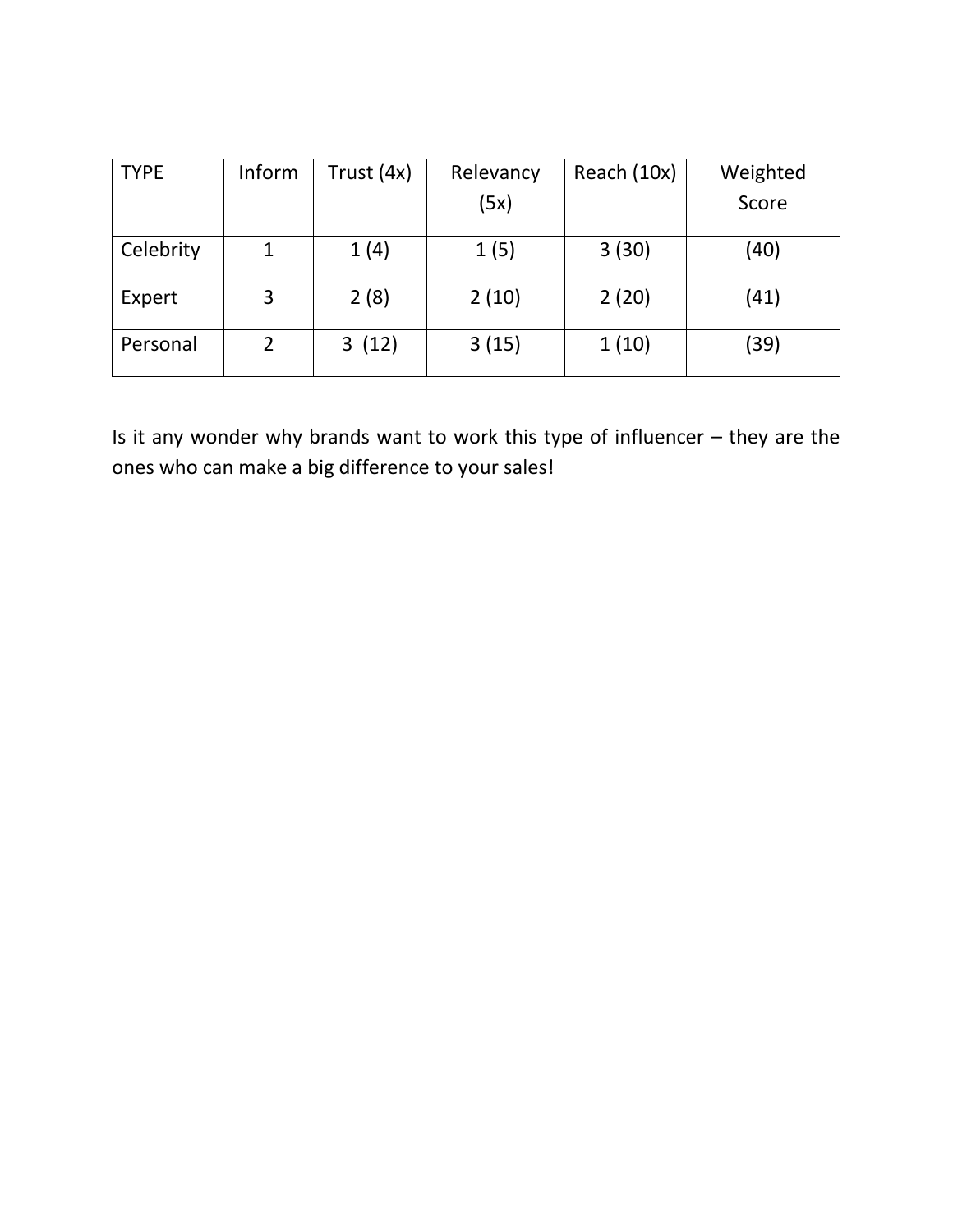### **HOW DO YOU SELECT AN INFLUENCER TO WORK WITH?**

There are several factors that should be considered. In order to achieve your desired outcome, consider the following formula:

Influence = [Audience Reach (# of followers) \* Strength of Relationship with Followers (engagement) \* Brand Affinity (expertise and credibility) ] - Cost

Let's look at each of these variables.

*Audience Reach or Number of Followers*. In this definition, we are just considering the primary reach. There are ways to measure secondary reach based on how many people are seeing a message when it is shared, retweeted, or re-pinned, but for the sake of our calculations, we're using audience size as a measurement of reach. That audience size is based on a single social channel. Otherwise, comparing someone's Pinterest reach to someone else's Facebook reach would be comparing apples to oranges.

*Strength of Relationship with Followers, or Engagement*. Engagement is a measurement to show what percentage of posts receive some degree of liking, sharing, or comments, etc. This is important because it is possible that an influencer has an extremely large audience of followers who ignore the content produced. Also, it helps to identify which audiences are fake—it isn't hard nor expensive to buy 100,000 Twitter followers. It is, however, difficult to buy 100,000 Twitter followers and get daily engagement from them. The simplest way to measure engagement is as a percentage, looking at a random sampling of posts and seeing how many of those posts had any engagement.

*Brand Affinity, including expertise and credibility.* This can be thought of as relevance. Similar to engagement, this item is also a percentage. It is also going to be different for every single product and channel combination you can think of. How can you calculate this figure? It is a guesstimate. Assign a relevancy percentage based on profile page, on recent posts, whatever you want—but be reasonable. If I mention "camping" once every few months on Twitter, I'm not 100 percent relevant to camping, but I might be 20 percent based on my perceived expertise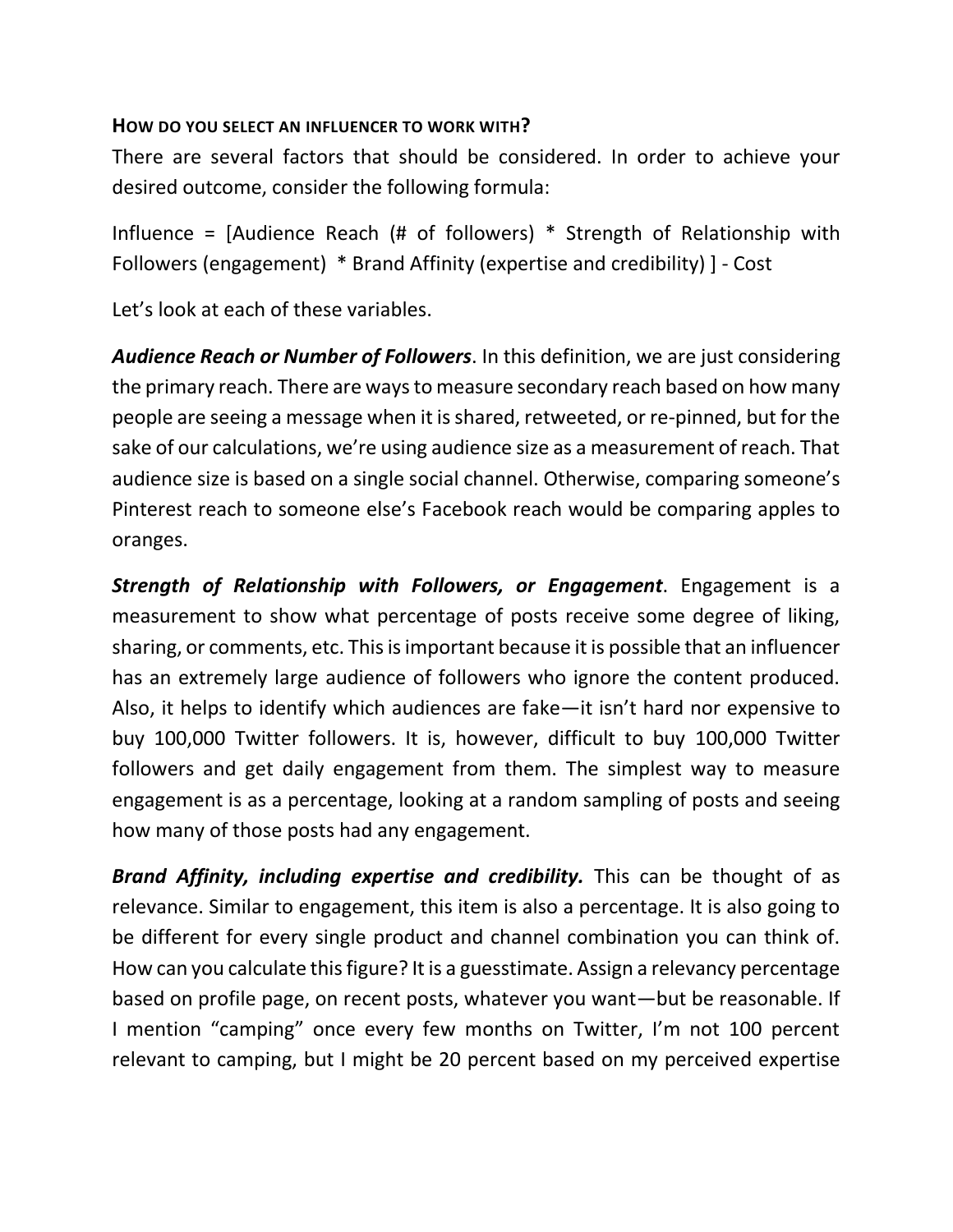and what I share with my audience. Essentially, you want the influencer to be as closely aligned to your buyer persona as possible.

*Cost*. Cost is how much the influencer charges, plus the cost of any products or services you need to provide. Often this is just the product cost plus shipping. In some cases you might need to offer money as well. Cost is the biggest balancer on audience reach, as someone with a much larger audience will charge a lot more money.

Let's face it – money talks. If you pay an influencer in addition to the cost of the product, they will bend over backwards to provide you with a quality review. I have a friend who recently put a post on Facebook that simply said, *"I will PayPal \$50 to the last person who replies to this post. I will randomly decide when this contest ends. Go!"* He got over 700 responses in the first hour and ended the "contest" with over 11,000 replies to his post. You don't have to pay lots of money, but even \$50 is going to make a big difference.

Let's see how this formula might work for a company selling camping gear. Say Influencer A has a large following of 250,000 people; he is a local celebrity that the brand is interested in having him endorse their products. He is popular with young boys because he posts lots of YouTube videos playing music. His audience enjoys listening to his music, but they don't ask him lots of questions, they just idolize him. Influencer B has a much smaller audience of 20,000 followers, but concentrates on producing videos about camping. His audience asks questions about his content as well, in an attempt to be better educated.

Influencer A has a 5% engagement and is 20% relevant to our buyer persona. It will cost us \$2,000 to get his endorsement, so his score is calculated as

Influence =  $[250,000 * .05 * .20] - 2,000 = 500$ 

Influencer B gets 20% engagement on his videos and is 50 % relevant for our buyer persona.

The only cost is the cost of the product (\$100) for review, so his cost is calculated as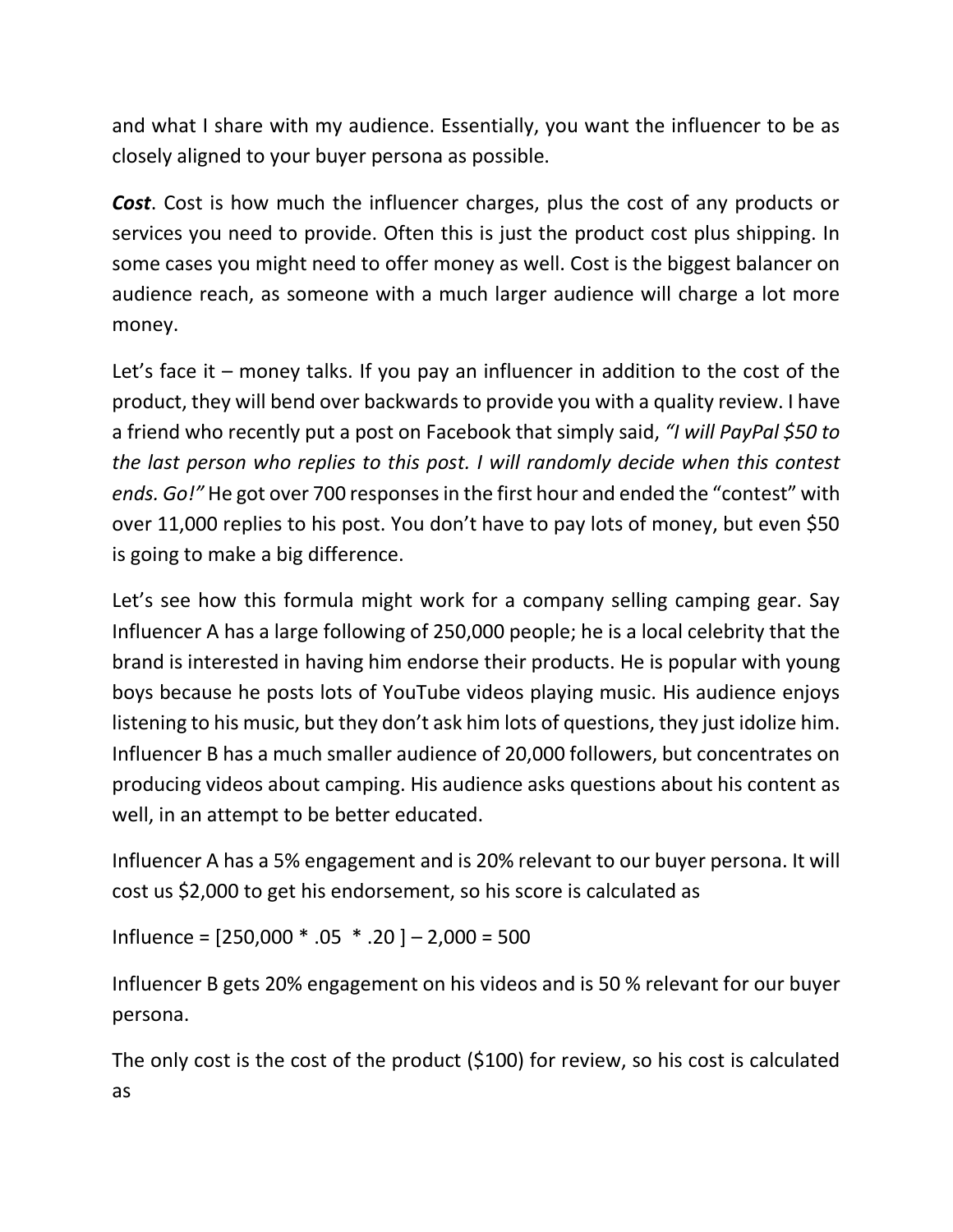Influence = [20,000 \* .20 \* .50 ] – 100 = 1,900

If cost were not taken into consideration, Influencer A would be a better choice, but as you can see, this factor makes influencer B a better choice for this particular company, even if a small sum of money is paid.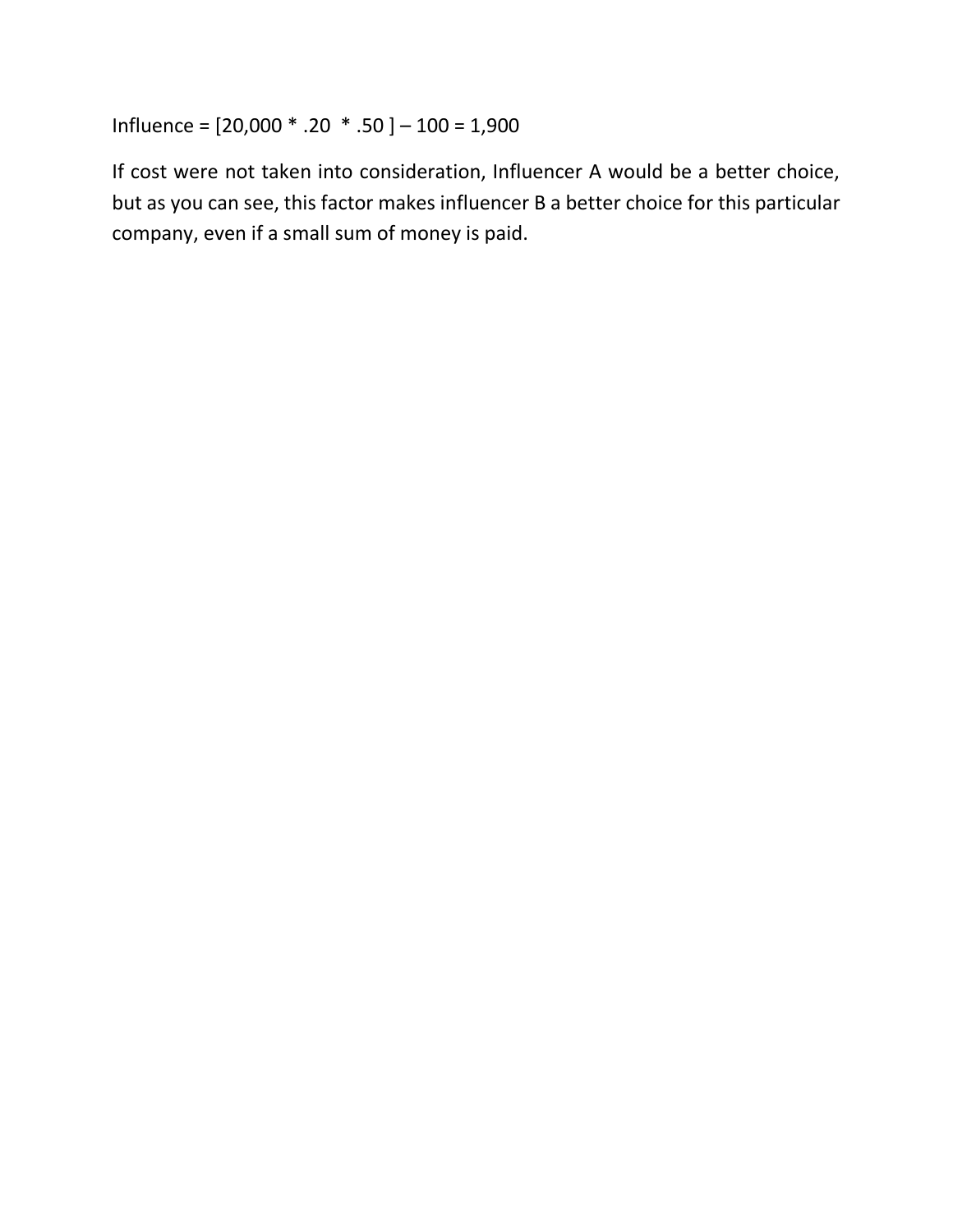### **HOW DO YOU DETERMINE BUYER PERSONAS?**

Rather than simply making an educated guess, you can follow these steps to quantify data about your ideal prospect.

1. Take a sampling of your existing customers, say your last 10 to 100 customers so you have some data. Research each of these customer's social profiles.

2. For each customer, who are they following? Who influences the customer on your particular subject matter?

3. Who are your customers' peers? Use the LinkedIn Sales Navigator and plug in each of your customers and look at first-level connections and start drawing comparisons.

4. Repeat this for your customer's peers, looking at their social profiles as well.

5. Determine which of these peers that seem to be influenced by the same celebrities and authority figures as your customers. This data is actually a targeted buying list if you're so inclined to reach out directly or advertise to them. It is also data you can use to build your buyer persona. What are the ages, genders, professions, socioeconomic factors, and interests? You now have a buyer persona that you can target.

# **HOW DO I FIND INFLUENCERS FOR MY BUSINESS?**

The best way is to simply do your research. As part of my coaching program, I do this with you, identifying potential influencers for your business and then making the introductions. There are also a number of online platforms that you can register with that can help you locate influencers for your niche. These include:

- Tomoson
- Intellifluence
- TapInfluence
- InfluencerMarketingHub

Since influencer marketing is still in its infancy, and there are new influencers every day, this list will be constantly changing. Your ideal influencer may very well be someone you meet at your next networking event.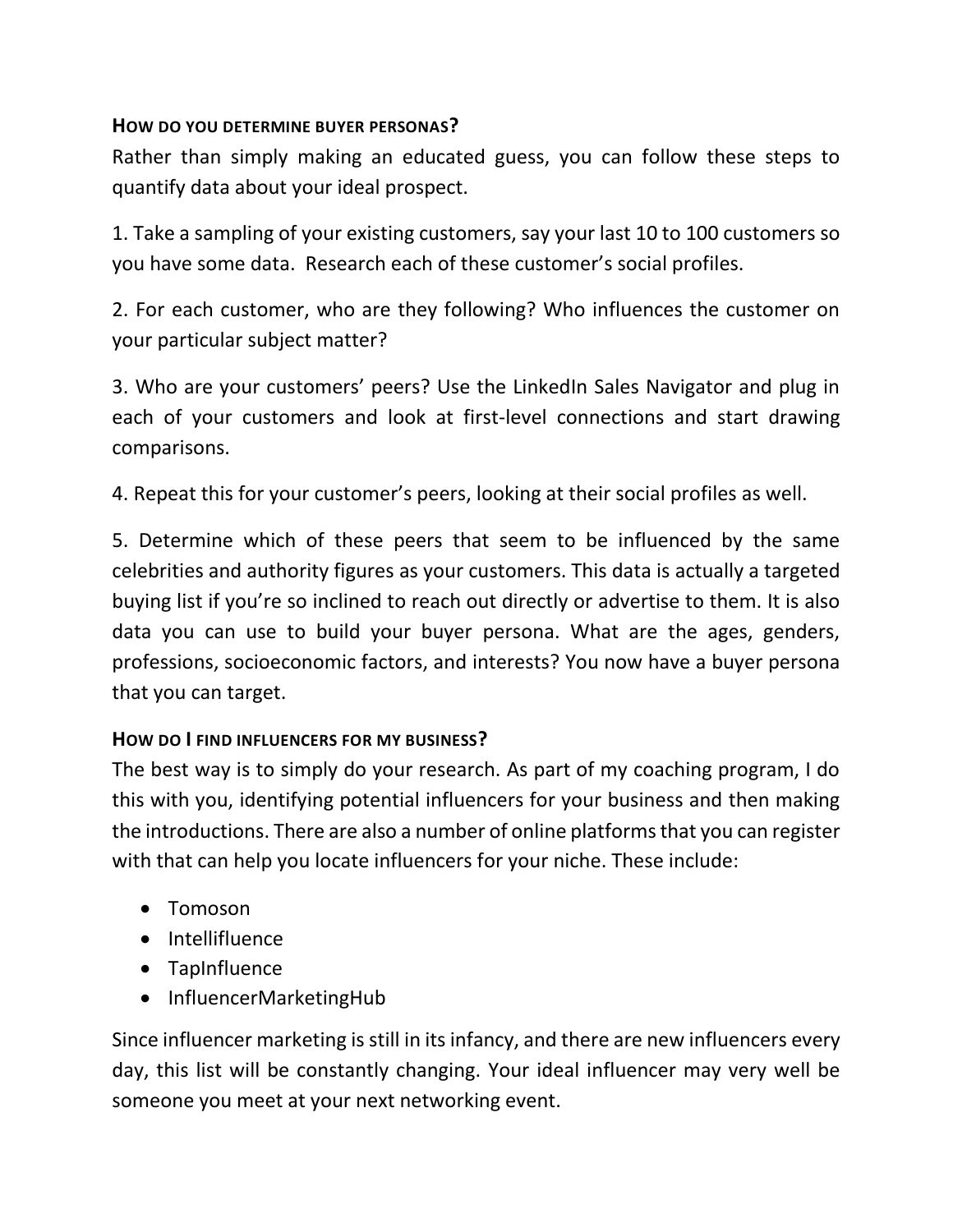#### **HOW CAN I BECOME A TOP-TIER INFLUENCER?**

If you consider what brands are looking for (see question above), then you should work on the same factors: reach, engagement, and relevancy for your selected niche. Becoming an influencer is more than just becoming active on social media. You must be seen everywhere. Top tier influencers blog consistently. They speak at conferences, create videos, lead webinars, and participate in social media conversations. It is not one thing, it is the culmination of things that generates a following of people who know, like, and trust you. Further, it is not a one-time thing. All top tier influencers are committed and consistent over a period of time.

The important thing is that if you are going to be an influencer, you need to create a large following that has an engaging audience. You need to generate lots of content, and have that content be viewed and shared on various platforms including not only your blog and website, but social media sites like Facebook, YouTube, Instagram, Pinterest, and LinkedIn.

Being an influencer is not something you get to decide. You are only an influencer when people trust you enough to follow you. You are not the one that decides whether or not people listen to you. You need to be totally authentic and create lots of original content that you truly want to share. Influence will come once you've proven you are worthy of people's attention. Be consistent – creating regular, high quality content is the way to grow your channels.

As a respected industry expert, you should also be a regular guest on podcasts, other people's blogs, and even conferences. Your audience should look to you as a go to expert when it comes to your field.

If you wish to become a top-tier influencer, stick to your guns until you reach the level of notoriety you desire. Here then are some suggestions on how you can become a top-tier influencer.

*Always Be Broadcasting* To build up an audience and keep them following you, you need to always be thinking about what you're going to share, when you're going to share it, and how you're going to go about post-production engagement. There's no way to get around this unless you're a massive celebrity. Salesmen need to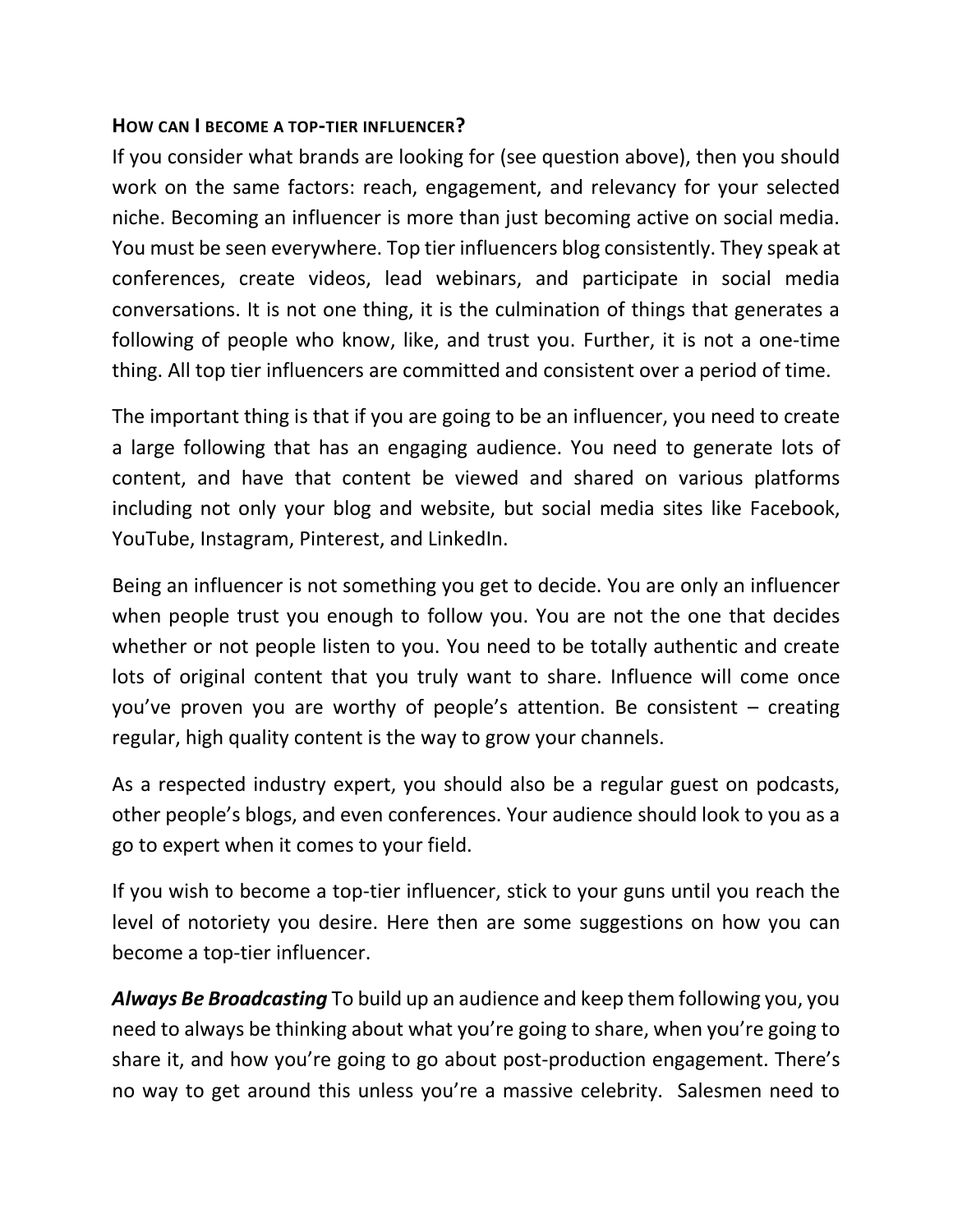always be closing. Educators need to always be teaching; influencers need to always be broadcasting. One thing you should strongly consider is how to syndicate your content across multiple platforms – create it once and have it post automatically to as many other channels as you can. A good way to do this is with the use of a website called IFTTT (if this, then that).

*Blogs*. Blogs are a primary tool for top tier influencers, but most of the influencer/brand connection networks ignore them because reach is difficult to quantify as there is no standard way to blog. Technorati was once the go to source for blog search and blogger discovery thanks to their authority scores, top lists and blog claiming processes. The Technorati Authority score was a status symbol, something that companies fought hard to improve. But in May 2014, they announced that they were dropping their blog search and rankings. There are still over 100 blog search sites, but as I said, there is not a standard. You can find a list of some of these at bit.ly/blogregistries. As a result, influencer sites find it difficult to quantify the content. If you do create a blog post, they will likely have you add some code to your post so they can verify it.

Never-the-less, as a top tier influencer you need to be blogging once per week. Your blog (or vlog) is the cornerstone of your online presence. It is the one single property that you have total control over that no one can take away from you. It is where your tribe will congregate and where speech coordinators will find you. Ask questions and work on engagement, as brands can and will look at your comment thread.

*Email Newsletters*. This may or may not be tied closely to blogs. Personally, my email lists are larger than my blog readership or any of my social media channels except LinkedIn. When I write a blog post, it is automatically syndicated to my social media channels and into a pre-formatted newsletter. Again, influencer/brand connection networks are likely to ignore newsletters as they can't measure them, but this is a good way for you to promote a brand's products when you are working with them directly. Like blogs, you should be sending out weekly emails.

*Podcasts*. Podcasts are the single best way to engage with other influencers in your industry, by having them on as guests to your show, and being a guest on other's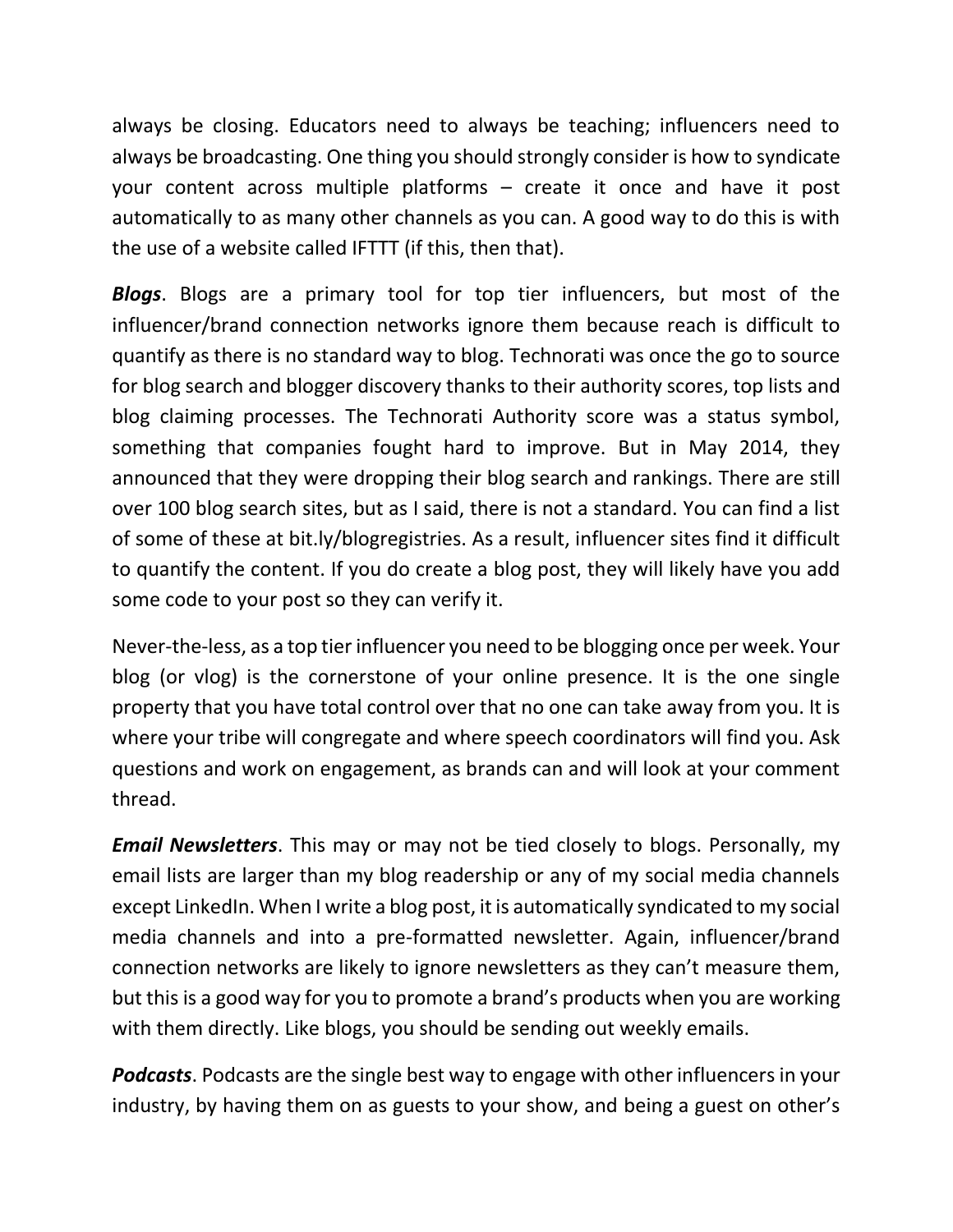shows. Strive to air your own podcast once a week and be on as many other podcasts as you can.

*Engage.* The more you engage with other influencers, in a collaborative and supportive fashion, the more likely you are to have success. When I'm writing material relevant to influencer marketing, I want someone like Joel Comm seeing it, due to his role in the industry. Likewise, interacting in a positive manner with his material increases the likelihood of success. It's very difficult to be a top-tier influencer on every single major social channel, yet alone all social channels. However, it is possible to maintain a presence on all the major channels, the goal being to push the audience toward your preferred channel. If you want to be top tier on YouTube, there is nothing wrong with reposting videos on Instagram, embed posting on Facebook, and sharing the video on Twitter  $-$  so long as you are genuinely active on the other channels, you can use them to funnel traffic to where you want attention the most.

*Live Events.* Remember the adage that people do business with people they know, like and trust. There is no better way to build that know, like and trust factor than to attend live events and meet people in person. If you want to grow your following, attend live events. If you want to meet companies that can hire you, attend the conference where they hang out. Yes, you can be an internet star by being present on various social media networks, but if you want to grow as an influencer, you still need to attend as many live events as you can. The idea is to be seen everywhere, and that include IRL (In Real Life).

*Become an author.* Perhaps the best way to get invited to be on podcasts, give public presentations, be asked to write articles for magazines and other blogs, and to collaborate with other influencers is to have a book. The word author is the root of the word authority, and being an authority in your niche is what being a top tier influencer is all about. So, get a book. Have it ghost written if you can't do it yourself, but become an author in order to become an influencer.

*Amazon.* Amazon isn't a typical social network in that you won't find a lot of reviewer interaction outside of heavily commented product threads and in the reviewer support forum. However, brands won't know about a reviewer unless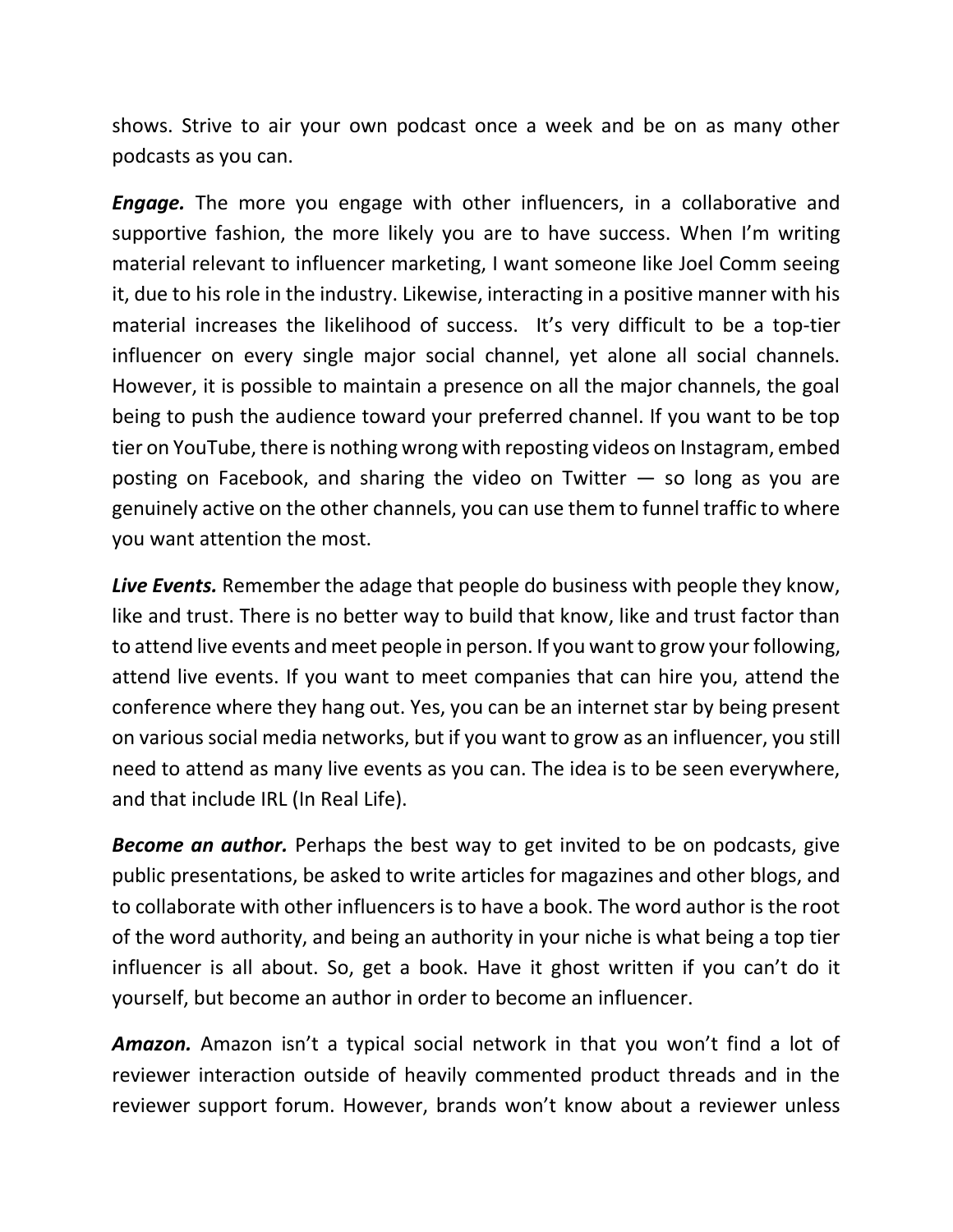they can FIND an influencer, which means leaving a high volume of quality product reviews. Let's get something out of the way: Amazon is cracking down on incentivized reviews, but there's still value in having an active profile, because Amazon's meteoric rise as a product search engine means some Amazon sellers are using it as a means to find influencers for other networks as well. In fact, I personally get contacted a couple of times a week because I am a top 25,000 influencer on Amazon and have made my profile public.

But like any social media site, you must remember that your Amazon reviews don't belong to you, they belong to Amazon, and Amazon can take down your reviews to suit their needs. I have had my Amazon account turned off and lost all my reviews, simply because Amazon chose to, even though I had done nothing wrong. If you are relying on any site other than your own to build your influence, be aware that you can lose everything without warning. All social media sites, are rented space. Make your mark as an influencer by being seen everywhere, rather than relying on any one site, especially one you do not control.

**Social Media.** Social media sites are how you get discovered. These are the sites that influencer/brand connectivity sites look at, so if you want to get influencer gigs from these sites, it is critical that you grow your followers on these sites. Specific tips for each of these sites are discussed below.

*Facebook*. Facebook is huge. Now that we got that out of the way, you need to know that there's a difference between fan pages and personal profiles, which makes life difficult for networks. If you're intending to grow your visibility primarily on Facebook, you'll want to get a fan page and do the majority of your interaction through this profile, because it is easier for brands and networks to track your activity …. It's a privacy issue and alleviates the follower cap problem associated with hard limits on personal friend network size.

Other Facebook tips? Join as many relevant groups as you can and stay active in them. Post and comment on other's posts: Like and share content, and you'll find your content getting liked and shared in return. Go live! Until it is ubiquitous, Facebook is algorithmically preferring going live, which means if you have an idea for a quick live video, this idea is a fantastic way to stay top of mind and improve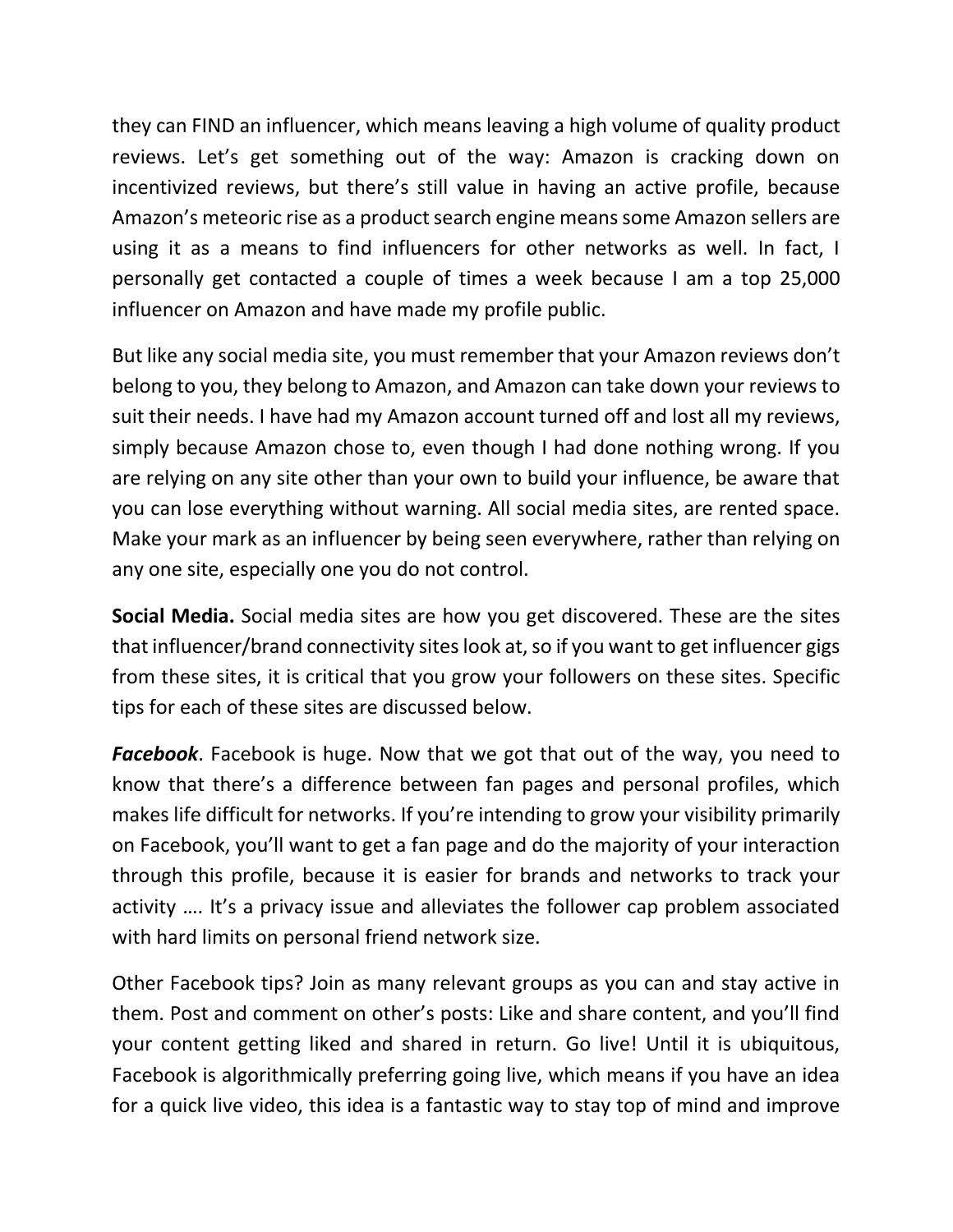the probability of getting shared to a broader audience. A caveat though is to not abuse this format. Going live with videos that nobody wants is a quick way to losing followers and digital friends.

*Instagram*. Instagram is currently the most popular network for brand influencers for a few reasons. It is very easy to use; imagery has a high consumption rate, and ecommerce brands in the fields of fashion, cosmetics, health, etc. can't get enough influencers to satisfy demand. The problem is that for information-rich industries like technology, it is difficult to upload infographics to Instagram unless you are using a desktop app like Blue Stacks so you can upload images from a computer. Growing visibility here is easy: It's all about the hashtags. Unlike Twitter and its 140 character limitations, Instagram's larger limit means you can use significantly more hashtags on your content. This use comes into play in three ways: You should be following as many relevant tag searches as you can to get a better sense of what is popular for your interests. Leave relevant comments and like as much as you can without being perceived as a thirsty spammer. Follow as many of those posters as you can. (There are daily limits, so be aware that getting too aggressive might earn you a temporary suspension.) Produce as many high-quality posts as you can, using those same relevant tags. Interact with the comments left on your posts. Shout out to slightly bigger and slightly smaller accounts. Shoutouts are the closest thing to sharing Instagram has at the moment. You can shout out to whatever content you wish, but peer psychology effects will be greater if you're of a similar size…it'll help you grow faster.

*Pinterest*. Similar to Instagram, Pinterest's focus is on very visual elements. The main difference is user focus. Pinterest is for saving imagery more for personal use, whereas Instagram's default nature is to share with the world. The overlap is significant and some of the brands focusing on Pinterest (primarily food and fashion) are doing quite well, but don't write it off as a niche-only female-centric network. It is far more diverse. Curate your actionable content from your blog (if you have one). Appropriately name it for SEO purposes: pinboard name, recipe name, full description. Join as many relevant boards as possible. Create looooooong pins — don't just drop an image in a pin and move on, use infographics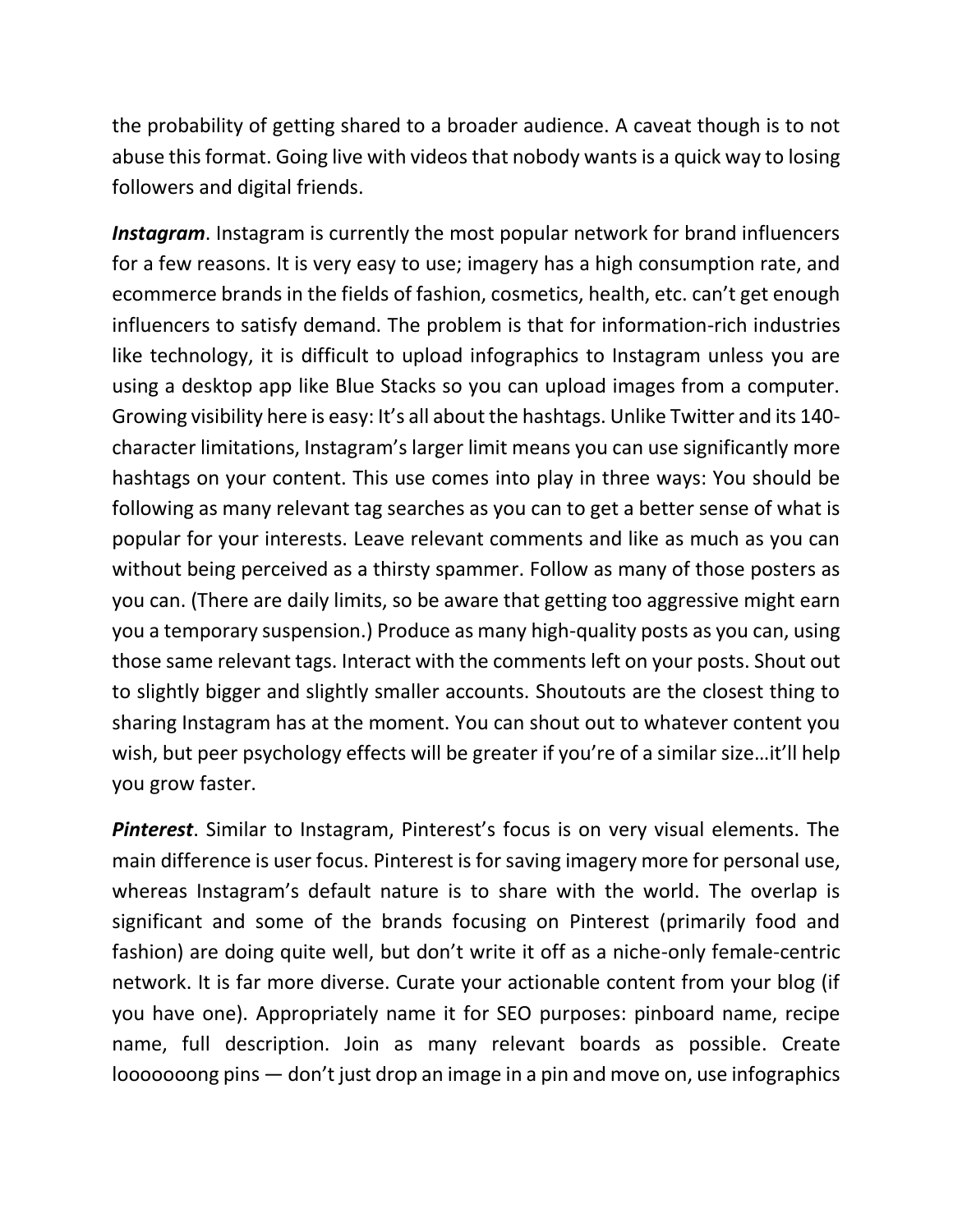such as recipes, how to, and statistics. Load it up like a mini-blog post. Follow relevant pinners and boards, engage with them, and you'll receive the same in kind.

**LinkedIn**. LinkedIn doesn't get nearly as much love as it should. It is a great place to build a professional audience. Growing an audience on LinkedIn is relatively easy, but they cap it at 30,000. When someone wants to connect with you, accept it unless it is obvious spam. This isn't Facebook and most people don't share frequent updates on LinkedIn, so there'll be less pressure to constantly share, so let people into your network. Write articles for LinkedIn Pulse. LinkedIn no longer accepts applications to become an influencer, but Pulse is the next best thing because the posts are very easy to share within LinkedIn, and thus become network expanding. LinkedIn groups are a thing. While the activity is barely an echo of what occurs on Facebook groups for comparable subjects, some can be gold, with members directly friending each other. It can be a hidden gold mine to vastly increase your network size.

**Twitter**. Want to reach as many people as possible the quickest? Twitter is still king for this item. It is the social network that skews more toward topic and interest than friend network. In this manner, if you're able to latch on to a trending topic, the potential for building a network fast is incredible. How can you increase your visibility on Twitter? Hashtags are even more important than on Instagram. Due to message size constraints, one is forced to use only the most relevant hashtags, so tag use tends to be a bit more focused. Like, follow, and retweet as much relevant content as you want initially from the core tag searches you identify. Once you have a little bit of an audience, start producing your own thought-provoking tweets. Quote tweets also count for this approach  $-$  their use has shifted from providing commentary to more public commenting in a new thread. Keep using relevant hashtags in this comment and you'll start to build up a following to those passionate about the subject.

*YouTube*. YouTube is a channel that many brands prefer, as you can really show off their products. It can also be the trickiest network because the time component of content production is the steepest. Even if you don't have a great camera presence, YouTube can still be used effectively by showing screen captures and product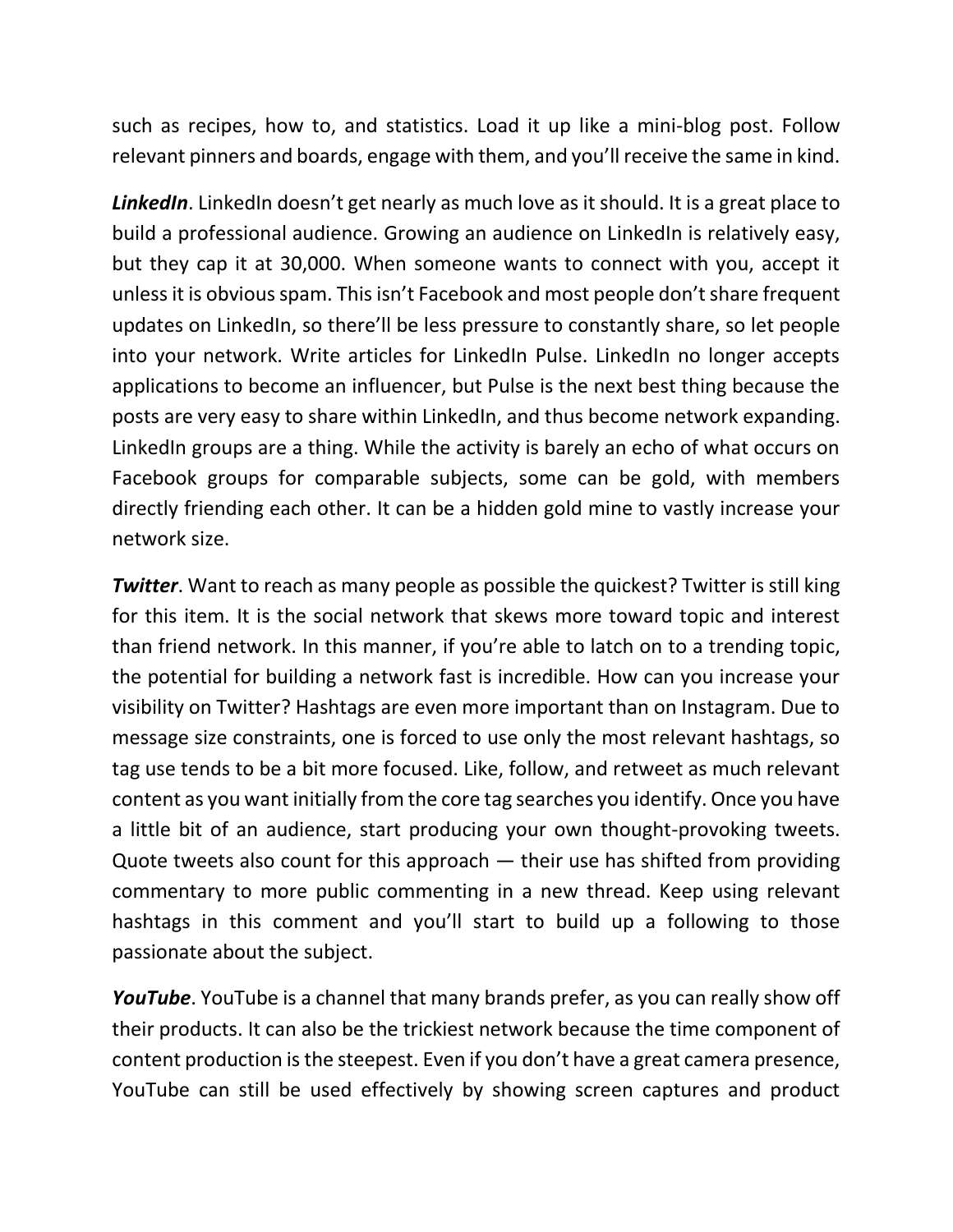images. Assuming you know how to create a channel and upload videos, how do you go about increasing your visibility here? Comment on relevant videos. The YouTube community is fragmented into producers and non-producers. If you're leaving thoughtful and intelligent comments on videos related to your subject material, you're going to draw attention, which is important for later. Quality matters. Quality videos are very much appreciated, leading to subscribers. Collaboration is massive on YouTube. The ability to engage with other influencers in the creative process is very synergistic and is how a lot of the major channels keep growth constant. When you're new, start by producing reaction videos. As you pick up an audience, you can then pitch other creators on ideas for collaborations.